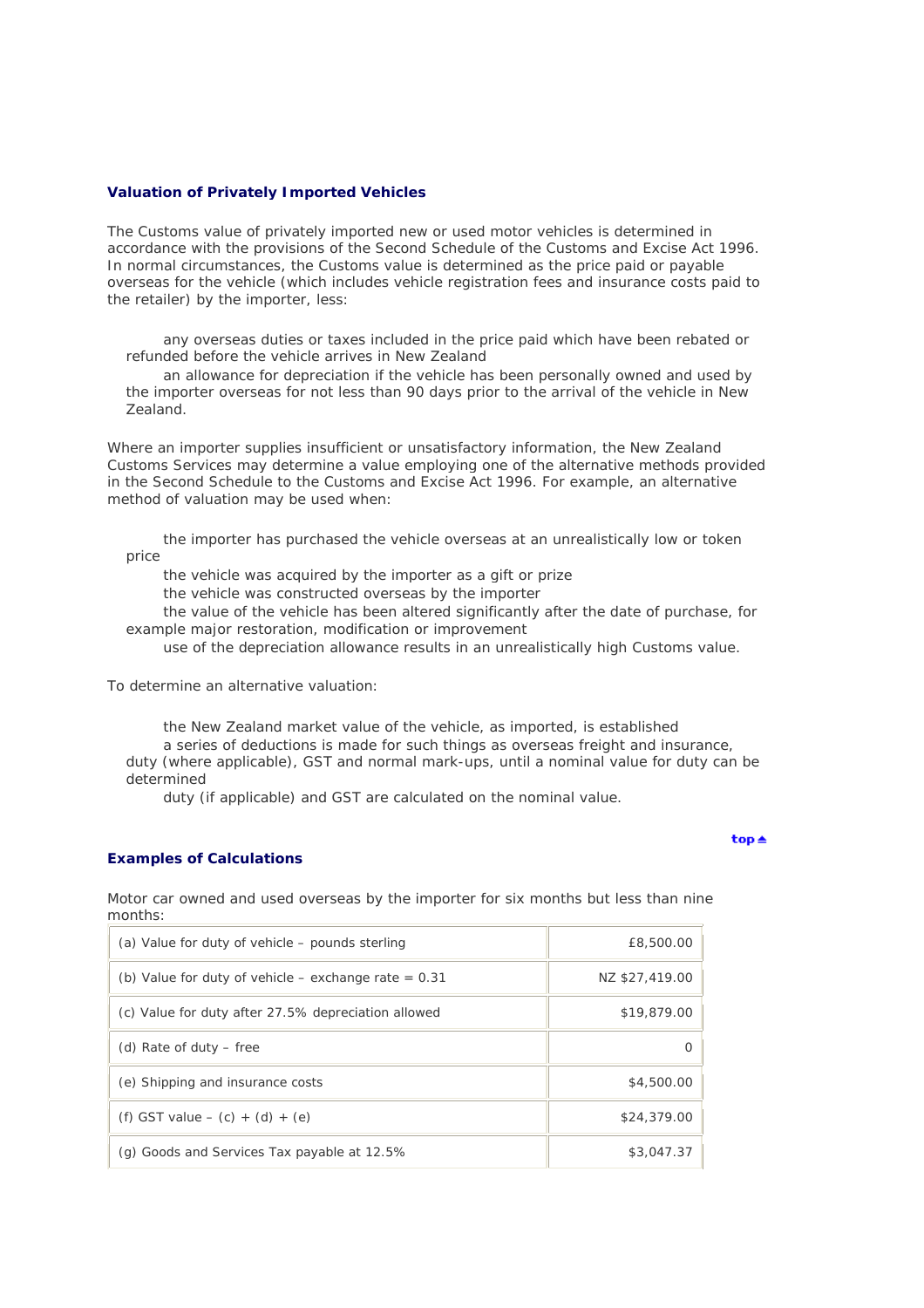| Total Customs charges payable $-$ (d) $+$ (g)                                        | \$3,047.37 |
|--------------------------------------------------------------------------------------|------------|
| Motor home owned and used overseas by the importer for two years but less than three |            |
| years:                                                                               |            |

Т

| (a) Value for duty of vehicle – pounds sterling        | £18,000.00     |
|--------------------------------------------------------|----------------|
| (b) Value for duty of vehicle – exchange rate $= 0.31$ | NZ \$58,065.00 |
| (c) Value for duty after 60% depreciation allowed      | \$23,226.00    |
| (d) Rate of duty $-17.5\%$                             | \$4,064.55     |
| (e) Shipping and insurance costs                       | \$4,500.00     |
| (f) GST value $-$ (c) $+$ (d) $+$ (e)                  | \$31,790.55    |
| (g) Goods and Services Tax payable at 12.5%            | \$3,973.82     |
| Total Customs charges payable $-$ (d) $+$ (g)          | \$8,033.37     |

# **Depreciation Rates**

The following depreciation deductions can be made from the purchase cost of vehicles owned and used overseas by the importer prior to shipping to New Zealand (provided a minimum period of 90 days has elapsed from the time of purchase to the arrival of the vehicle in New Zealand).

| Period of ownership<br>and use overseas  | Depreciation<br>deduction (%) |
|------------------------------------------|-------------------------------|
| Less than 90 days                        | O                             |
| 3 months or more, but less than 4 months | 13                            |
| 4 months or more, but less than 6 months | 20                            |
| 6 months or more, but less than 9 months | 27.5                          |
| 9 months or more, but less than 1 year   | 35                            |
| 1 year or more, but less than 2 years    | 50                            |
| 2 years or more, but less than 3 years   | 60                            |
| 3 years or more, but less than 4 years   | 70                            |
| 4 years or more                          | 75                            |

In normal circumstances, the maximum depreciation is 75 percent, but a special deduction (tropical depreciation) may be allowed in some instances where it can be demonstrated that high heat and humidity have accelerated the deterioration of a vehicle.

For the purposes of applying deprecation only, length of ownership and use overseas by an importer is measured from the time of delivery (the date possession is taken following purchase) until the date the vehicle arrives in New Zealand. Note that this is not the same

 $top \triangleq$